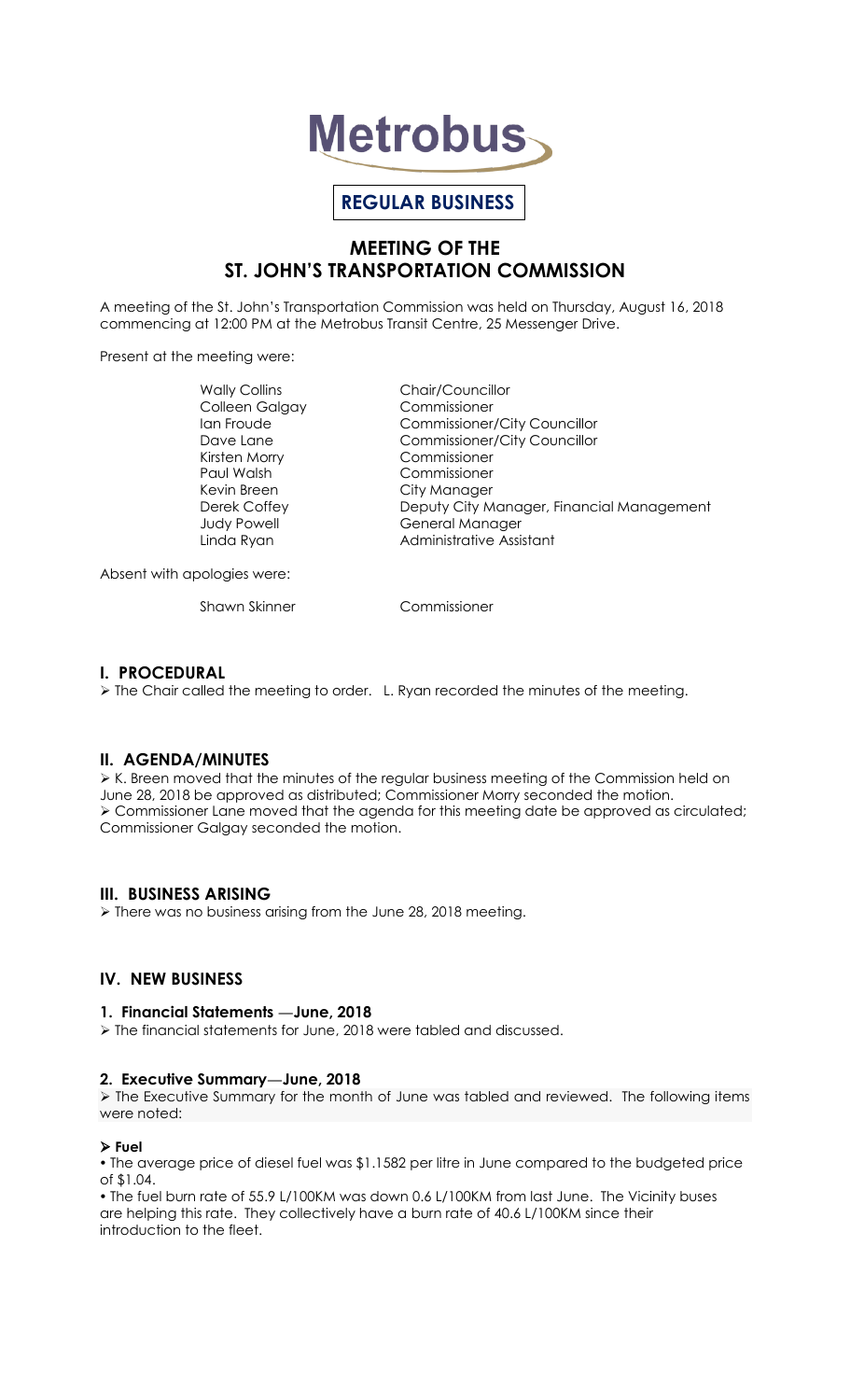Page 2



# **2. Executive Summary—June, 2018** (Continued)

#### **Ridership**

 Ridership of 231,941 was up 0.8% from the same month in 2017 (230,028) and was 2.3% ahead of budget.

### **Electricity Costs**

 Electricity bills have been higher than anticipated. Subsequent to changes recommended by Coppertree Analytics, a decrease was anticipated.

Equipment tests were performed by NL Power which identified several power spikes.

 A boiler programming issue was identified and the problem is being resolved. Lower electricity rates are expected as a result.

#### **Respectful Workplace**

Training for all employees has been completed.

#### **Smart-City Kiosks**

 The first of five (5) Bell Smart-City Kiosks was launched in early June at an event covered by local media.

• St. John's is the first city in Canada to introduce the Smart Kiosk for use by residents and visitors.

 Additional locations for kiosk installations are currently being explored and training from a programming perspective is to be completed.

 It was noted that 2018 has been a particularly challenging year for advertising sales across the industry. Metrobus' advertising revenues are down by \$45,000 year to date. However, several advertising contracts were recently signed and it is hoped that the new kiosks will generate new and exciting revenue opportunities for Metrobus.

 The General Manager and Mark Chancey, Manager, Marketing & Information Services have met with City staff at the new Bell Smart City kiosk on Torbay Road. The City is considering using the kiosks as part of their tourism strategy.

### **3. September 2018 Meeting**

 $\triangleright$  The next meeting will be held on Thursday, September 27<sup>th</sup> at Noon.

 It will not be a regular business meeting; rather, several presentations will be made including the Pension Plan Valuation Report, an overview of Metrobus' marketing strategy, and a summary relevant to transit route planning/design of bus routes as per Commissioner Morry's request.

### **4. Tender- Virtual Network**

 $\triangleright$  Two bids were received in response to the recent tender for this item, which closed August 3, 2018. Bidders were GBS Technologies and Open Storage Solutions.

 Upon review, GBS was contacted for clarification on details of their bid. As a result, GBS realized the solution they were providing did not meet the tender specifications and consequently withdrew their bid.

 The one bid remaining from Open Storage Solutions was compliant with the tender specifications at a cost of \$73,029 + HST. This bid meets the approved budget of \$100,000 under the Public Transit Infrastructure fund.

 The General Manager recommended that the contract be awarded to Open Storage Solutions at a cost of \$73,029 (plus HST).

 D. Coffey, Deputy City Manager, Financial Management asked that the General Manager consult with the City's current technology provider and obtain a bid under their standing offer for this item and compare cost quotes. Members agreed.

### **ACTION:**

It was moved by D. Coffey and seconded by Commissioner Morry that the bid by Open Storage Solutions' be accepted pending the condition previously noted (i.e. subject to checking with the City to ensure that this item cannot be provided at a lower price under the City's standing offer contract with another supplier.) If this item cannot be provided at a lower price as per the tender specifications, Open Storage Solutions will be notified as the successful bidder.

The virtual network will replace the physical servers and reduce downtime.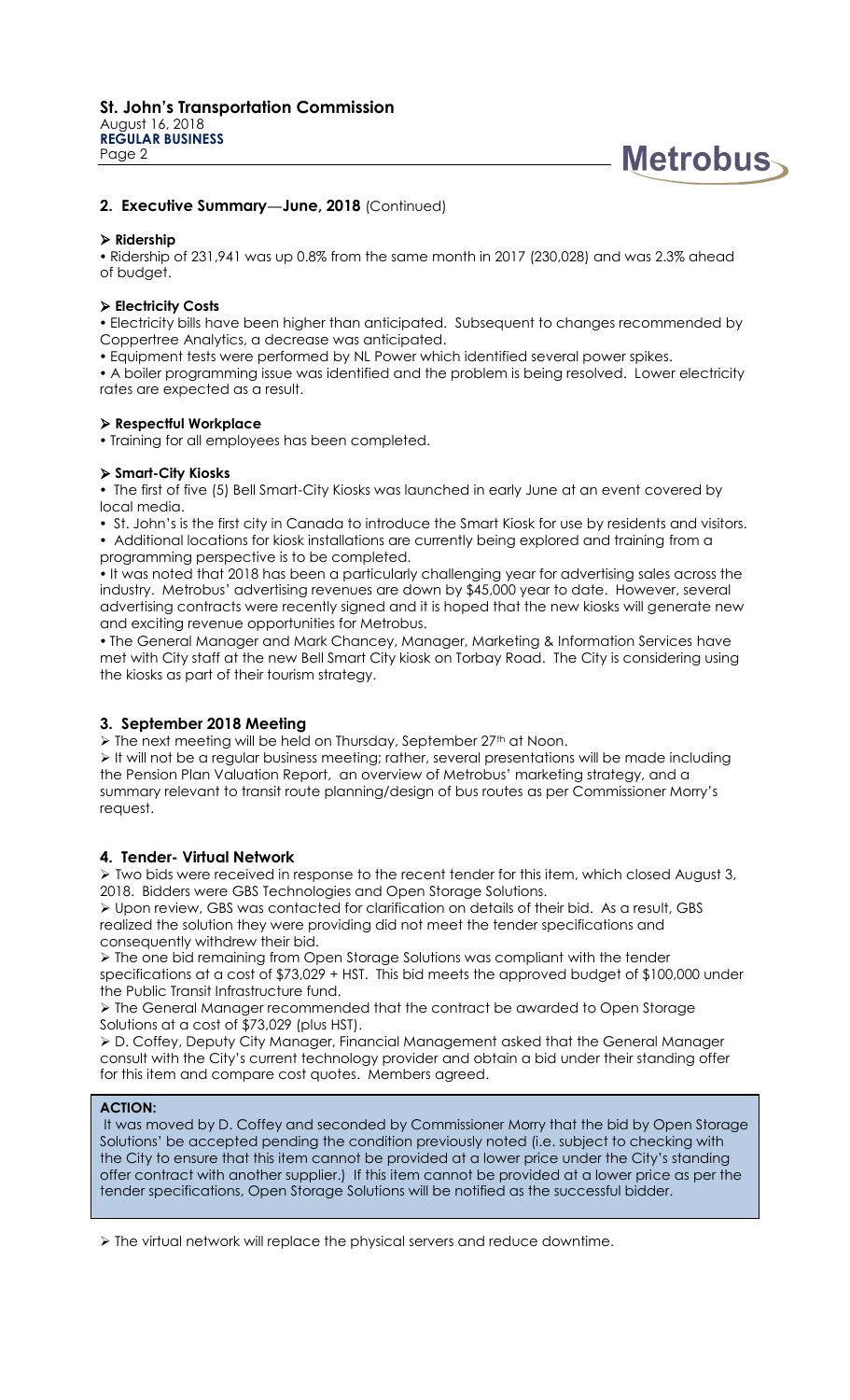

## **5. Sunday Service to the Airport**

 $\triangleright$  Route 14 service to the airport, extended to include Sunday service, is performing at a rate average of 7.3 riders per hour.

The route was newly introduced effective with the 2018 summer schedule.

Route 14 service is currently being advertised on board buses, on line and at the airport.

The route will be reviewed in the fall, along with other routes in the system.

#### **6. Community Bus Service to Wigmore Court - Update**

 Community Bus routes were recently reviewed and changes were made to the Tuesday East Route accommodating service to Wigmore Court commencing with the summer schedule on June 25, 2018.

 On the first day serving Wigmore Court, two (2) residents used the service. Since then, no Wigmore Court residents have utilized the Community Bus service despite the demand for service by the residents.

 $\triangleright$  The service will continue to be monitored.

# **V. OTHER** (Information/Community)

#### **1. BikeFest**

 $\triangleright$  BikeFest, a downtown street festival to promote cycling and active transportation, is scheduled for Sunday, September 16th between 10:00 AM and 2:00 PM on Water Street between Beck's Cove and Bishop's Cove.

 Metrobus will have a bus on site during BikeFest and demonstrate how to use bicycle racks on transit buses.

### **2. Regatta Day**

 $\triangleright$  Regatta Day was a huge success again this year. The weather was the hottest it has ever been and people were out much earlier in the day heading to Quidi Vidi Lake in celebration of the 200<sup>th</sup> Anniversary of the Royal St. John's Regatta.

 $\triangleright$  There were record crowds and Metrobus carried 22,135 rides — the biggest year yet.

 More people depend on Metrobus each year to get them to and from lakeside. Providing a dependable service for community events like these encourages and supports spontaneous tripmaking, which is important in getting people on board who do not regularly use the service, introducing them to transit and making it attractive to potential new customers.

 Regatta shuttles are a cost-effective and efficient way to the lake for regatta-goers and, where crowds and traffic are significant, help to minimize inconvenience and serve everyone in the community.

#### **3. Employee Years of Service Awards**

 The Commission's long-term employees will be recognized at a special luncheon in their honour on Tuesday, October 23rd at the Bowring Park Bungalow.

- Awards will be presented for 10, 15, 20, 25, 30 and 35 years of service.
- All members were encouraged to attend.

#### **4. GoBus Training**

Expression of interest was received for Metrobus travel training from Empower NL.

Fifteen (15) GoBus customers have signed up to participate in the training program.

 Five (5) to six (6) persons can be accommodated per session and each session can be completed in three (3) hours.

 Metrobus Driver-Trainer Brian Fitzpatrick will facilitate the program along with Donna Power, Manager of Accessible Services, and Operations Manager Ray Lawlor.

The first/pilot training session is tentatively planned for late August.